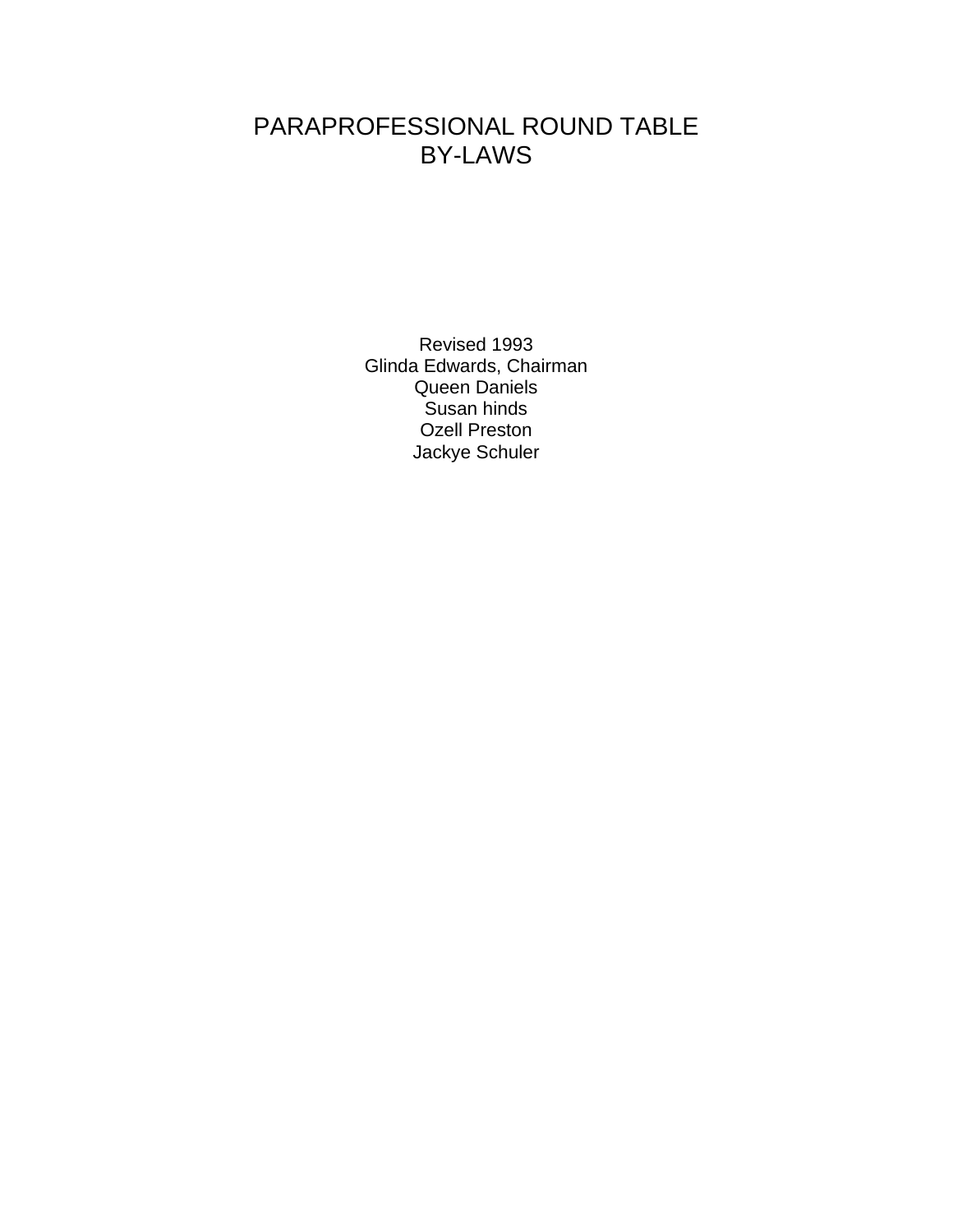# **FOREWORD**

The Alabama Library Association Paraprofessional Round Table By-Laws and handbook with historical data were compiled to address the need for a continuous record of our PART history and to provide a current and useful information tool for our membership. Many duties have been revised and updated. We welcome any additional information or suggestions for future editions.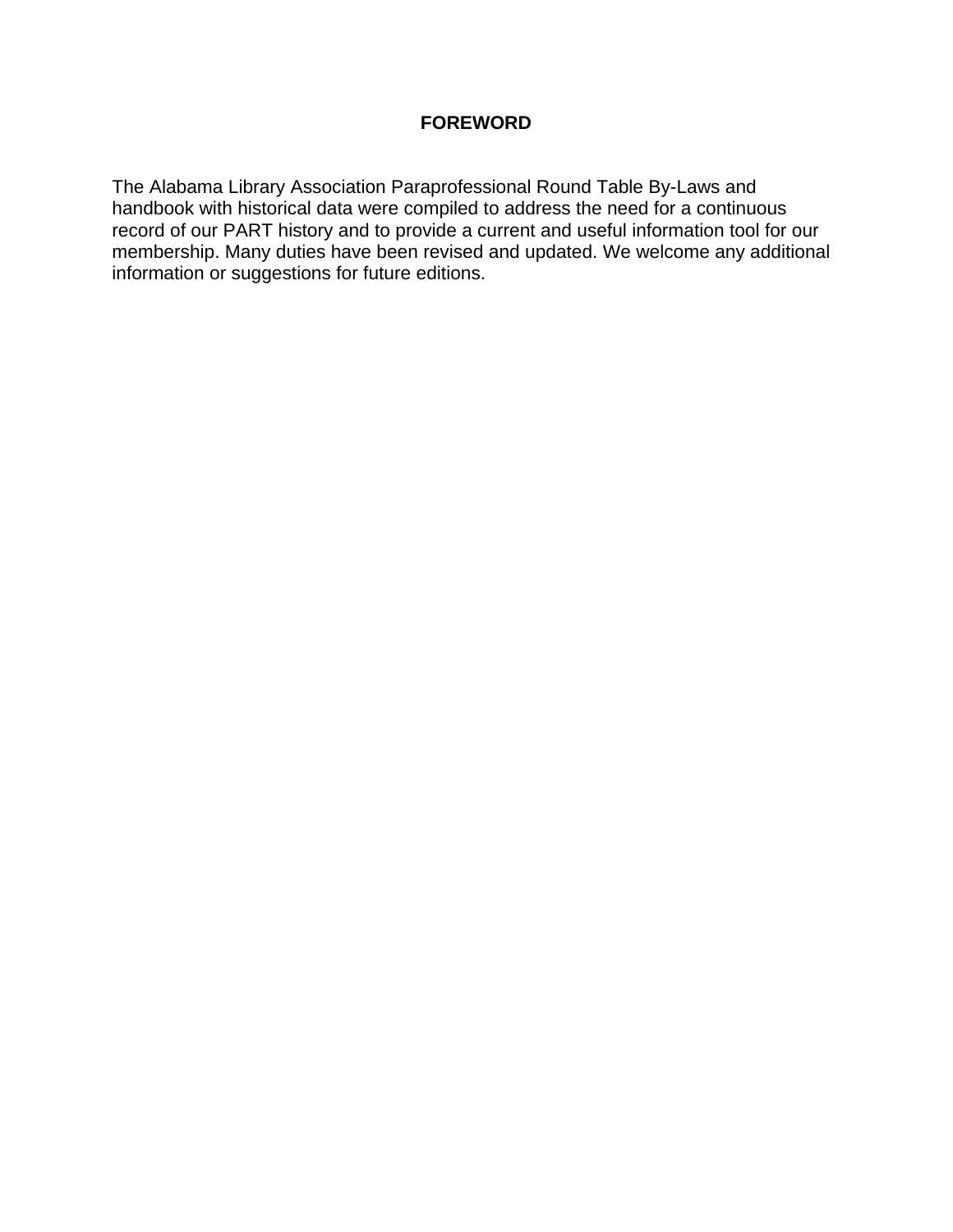# **CONSTITUTION AND BY-LAWS**

By-Laws Revision 1993

# **ARTICLE 1.** NAME

The name of this organization shall be the ALABAMA LIBRARY ASSOCIATION PARAPROFESSIONAL ROUND TABLE.

# **ARTICLE 2.** OBJECTIVE

The objective of this organization shall be to encourage membership in and orientation to professional organizations, to encourage the interchange of ideas among support personnel and professional library staff members, and to promote the development of library services and librarianship in the State of Alabama.

# **ARTICLE 3.** MEMBERSHIP

- Section 1. Eligibility for Membership. Membership in the Alabama Library Association, Inc. is required.
- Section 2. Term of Membership. An individual's term of membership shall be from the schedule as set forth in the Association's handbook.

# **ARTICLE 4.** OFFICERS

- Section 1. The Executive Committee shall be comprised of the following voting members: Moderator, Moderator-Elect, Secretary, Northern Member-at-Large and Southern Member-at-Large. The immediate past Moderator shall serve as a non-voting member of the Executive Committee. Officers shall serve a two-year term.
- Section 2. The Executive Committee shall meet quarterly and shall act for the Round Table in the intervals between meetings, subject to the approval of the membership at the next meeting. Executive Committee meetings are open to all members.
- Section 3. A majority of the five voting members of the Executive Committee shall constitute a quorum for the transaction of business at any meeting of the Executive Committee.
- Section 4. A nominating committee of not less than three members shall be appointed by the Executive Board. The nominating committee shall choose a slate of candidates for the offices of Moderator, Moderator-Elect, Secretary, and Members-at-Large, consisting of one or more nominees for each office. The nominating committee shall prepare and mail the slate to the Association Association Administrator by the specified date. Nomination by petition shall be accepted when submitted over the signature of five members of the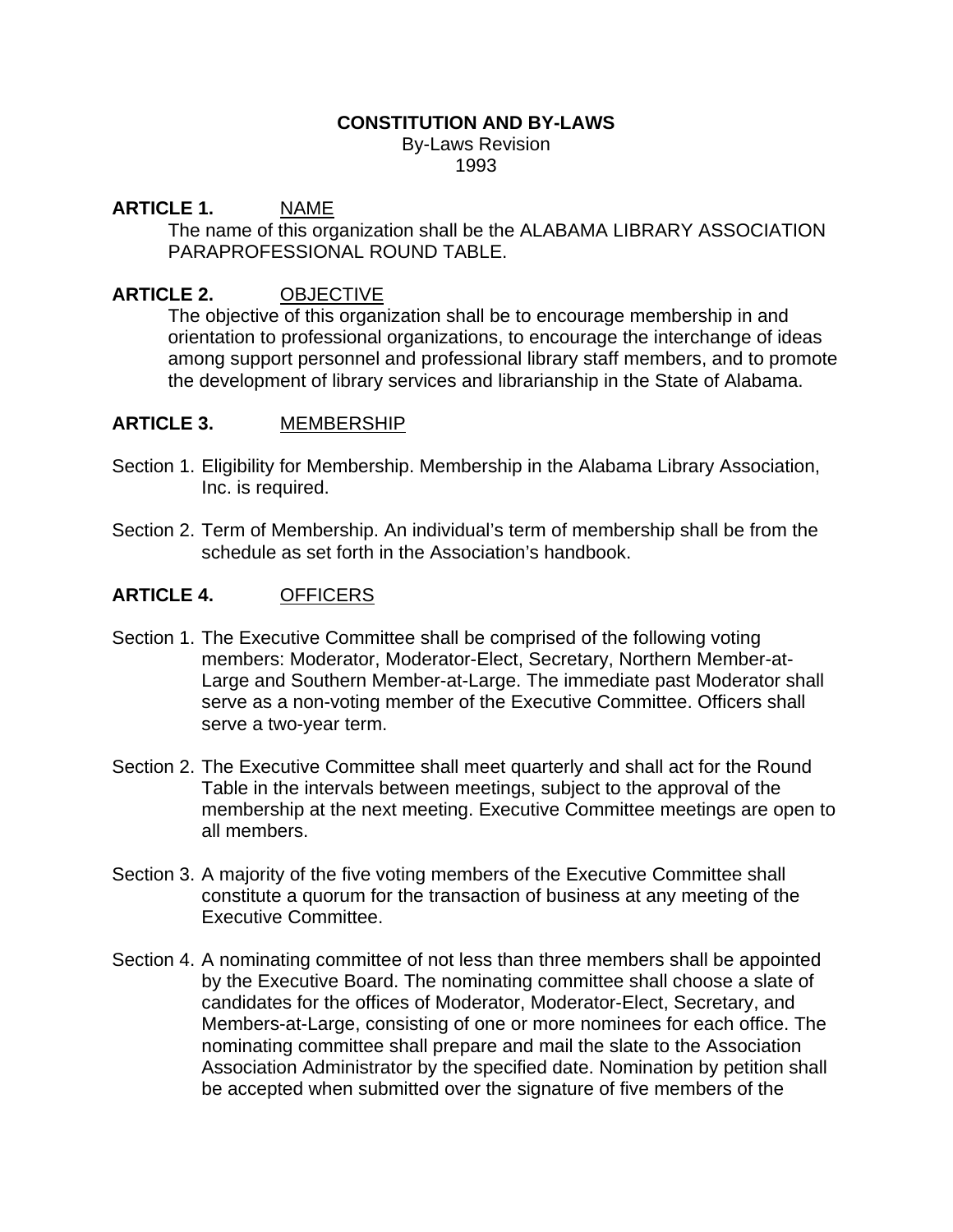Round Table to the nominating committee chairman within three weeks after the slate is mailed. Official ballots shall be returned as directed by the Association Association Administrator. If the office of Moderator becomes vacant, the moderator-Elect shall assume that office. The Moderator-Elect shall also serve the term for which they were elected. When a vacancy occurs on the Executive Board other than that of Moderator or Moderator-Elect, the Executive Board shall appoint a member to serve the remainder of the term.

# **ARTICLE 5.** DUTIES OF OFFICERS

- Section 1. The Moderator shall be chief executive and voting member of the Round Table, Chair- person of the Executive Committee and the Round Table's representative to the Alabama Library Association Inc.'s Executive Council.
- Section 2. The Moderator-Elect shall assume the responsibilities and perform the duties of the Moderator in their absence. The Moderator-Elect shall serve as parliamentarian and as a voting member of the Executive Committee.
- Section 3. The Secretary shall handle correspondence, keep and distribute minutes of the annual business meetings, Executive Committee meetings and any other called meetings. The Secretary shall serve as a voting member.
- Section 4. The Northern and Southern Members-At-Large shall attend Executive Committee meeting as voting members.

# **ARTICLE 6.** MEETINGS

- Section 1. There shall be one business meeting a year for the entire membership held at the time of the annual meeting of the Alabama Library Association, Inc., Convention.
- Section 2. Other meetings shall be held on call of the Moderator, Executive Committee or petition of one-fourth of the membership. Called meetings shall be announced three weeks prior to the meeting date.
- Section 3. Written or printed notice of meetings shall be delivered as prescribed in Article Ill, Section 3 of the By-Laws of the Alabama Library Association, Inc.
- Section 4. Ten percent of the current membership of the Round Table shall constitute a quorum at meetings of the Round Table.

# **ARTICLE 7.** DUES

Section 1. Dues shall be determined by the membership of the Round Table with the approval of the Alabama library Association's Executive Council. They are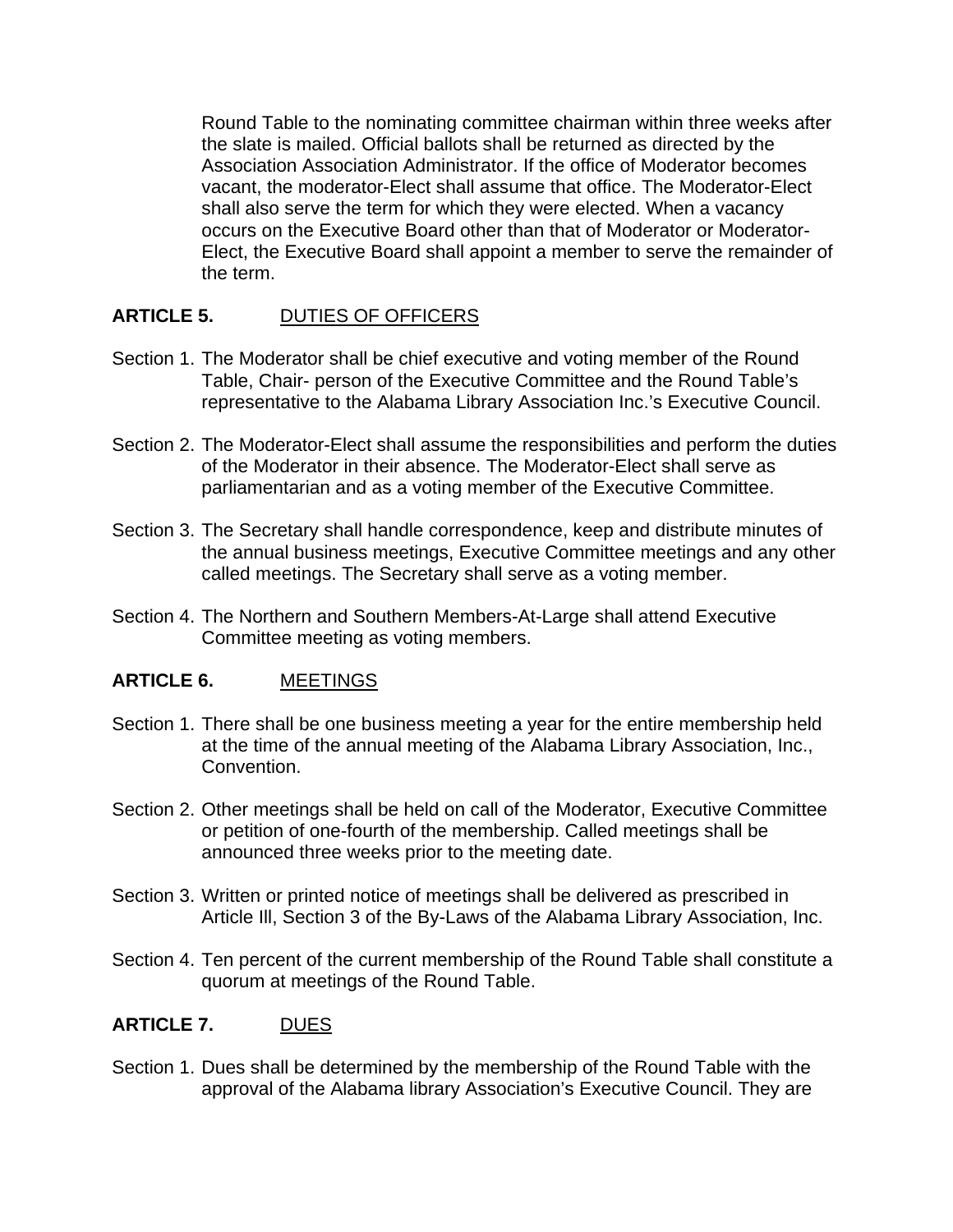due and payable upon the expiration of the calendar year. The membership year is from January 1 to December 31. Memberships initiated or renewed in a month are retroactive to the first day of the month regardless of the actual date of initiation or renewal.

Section 2. Changes in the rate of annual dies shall be determined and approved by the Round Table at its annual meeting and shall then be presented to the Association's Executive Council for final approval.

# **ARTICLE 8.** CALENDAR

- Section 1. Elected individuals shall assume office after officer installation during the annual business meeting held during the Association Convention.
- Section 2. The membership year shall correspond with the membership year of the Alabama Library Association.

# **ARTICLE 9.** COMMITTEES

- Section 1. The standing committees shall be: Nominating, Awards, ByLaws/Handbook, and Special Events. Ad Hoc committees shall be appointed by the Executive Committee when necessary.
- Section 2. Committee members shall be appointed for a term of one year.
- Section 3. All committee chairmen shall maintain records of their proceedings and shall report to the Executive Committee as necessary.

# **ARTICLE 10.** PARLIAMENTARY AUTHORITY

Section 1. Robert's Rules of Order, latest edition, shall govern the Round Table in all cases to which they are applicable, and in which they are not inconsistent with the By-Laws of the Round Table.

# **ARTICLE 11.** AMENDMENTS OF BY-LAWS

- Section 1. This Charter may be amended by a majority of the members of the Round Table at the annual business meeting, provided notice is given to the members two weeks prior to the meeting. Or, the membership may vote by mail within ninety days of the annual meeting, if a majority of members are unable to attend the annual business meeting.
- Section 2. Any revision to the by-laws must be submitted first to the Association's By-Laws Committee for approval and then be approved by the Executive Committee. A copy of the revised by-laws shall be sent to the Association